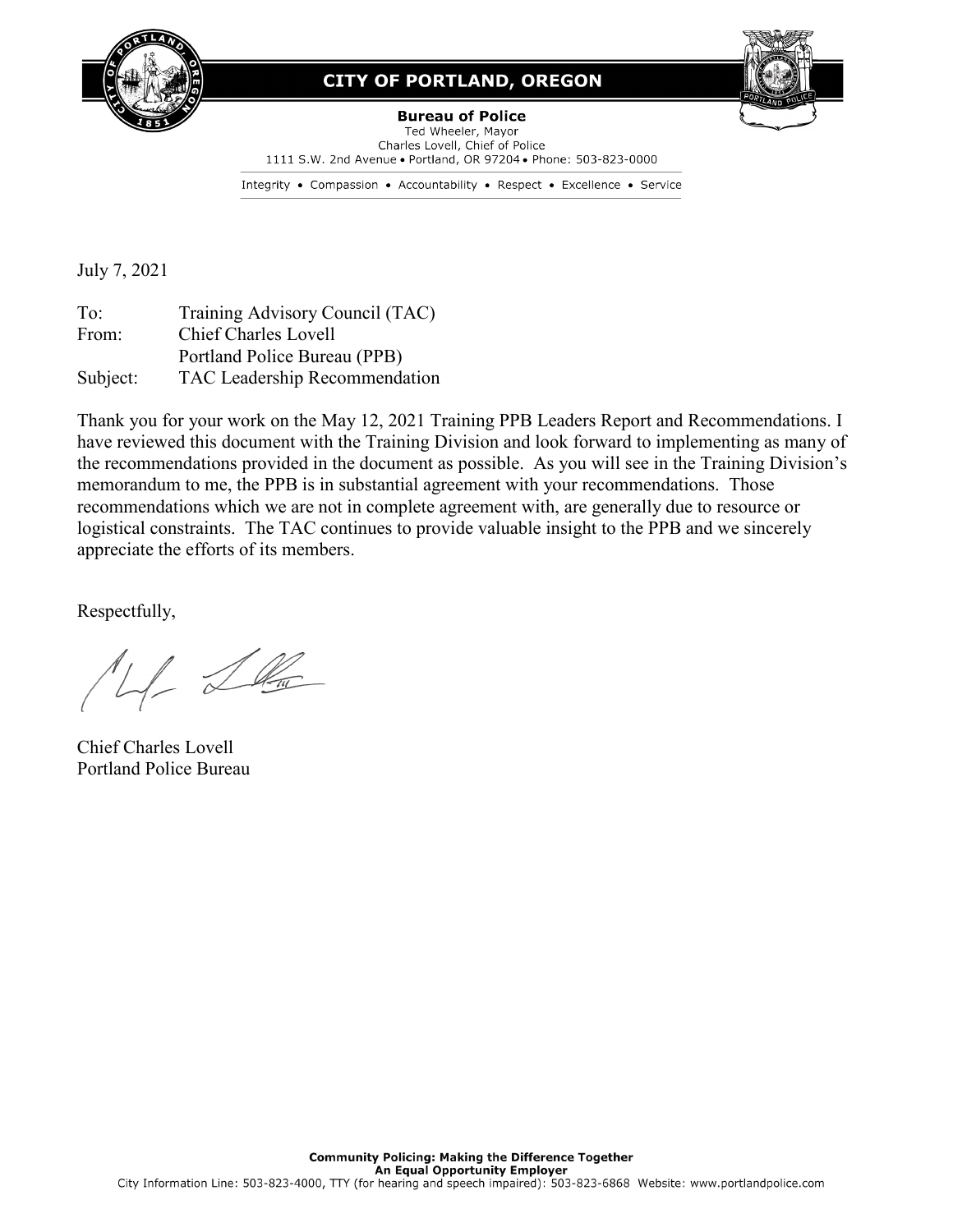**DATE:** June 14, 2021

**TO:** Chief Chuck Lovell

(through channels) **FROM:** Lieutenant Greg Stewart

Training Division

**SUBJ:** Training PPB Leaders - Leadership Recommendations



The Portland Police Bureau (PPB) Training Division would like to thank the Training Advisory Council (TAC) for their work and time in compiling this report, "Training PPB Leaders," dated March 12, 2021.

The TAC report provides a number of recommendations for the PPB to consider regarding how it prepares and trains its members in leadership. The Training Division, in its capacity as the liaison with the TAC has reviewed these recommendations. The recommendations are summarized below, along with the Training Division's assessment of the PPB's ability to implement each recommendation.

## **TAC recommendation #1:**

Officers who are candidates for promotion to sergeant should be sent to a trusted program external to PPB for basic supervisory training to become familiar with expectations at that rank, complete sergeant certification as soon as possible, and be prepared to attend the Training Division (TD) Sergeants' Academy early in their tenure as sergeants.

## **Training Division response: Agree**

The Training Division agrees that providing additional training to potential candidates for sergeant would be immensely valuable. This issue has been highlighted in internal training reviews as an area which should be addressed. Space and time permitting, the Training Division would like to offer future sergeant trainings as widely as possible, to include current candidates for sergeant and officers who are considering taking future tests.

The Training Division recognizes that the Bureau may not have adequate resources to provide this training to everyone who would benefit from it. Given these resource constraints the Training Division would prioritize access to these trainings as follows:

- 1) Current sergeants who have not had the training or similar training.
- 2) Officers on the sergeants' list in order of rank, with a recommendation by their RU manager.
- 3) Officers who have signed up for an upcoming sergeant promotional test, with a recommendation from their RU manager.
- 4) Current sergeants who have had this training or similar training but who express a desire for refresher training, with approval from their RU manager.
- 5) Officers who would like to attend the training as they may wish to promote at a future date, with approval from their RU manager.



**Bureau of Police**

Portland, Oregon

**INTER-OFFICE MEMORANDUM**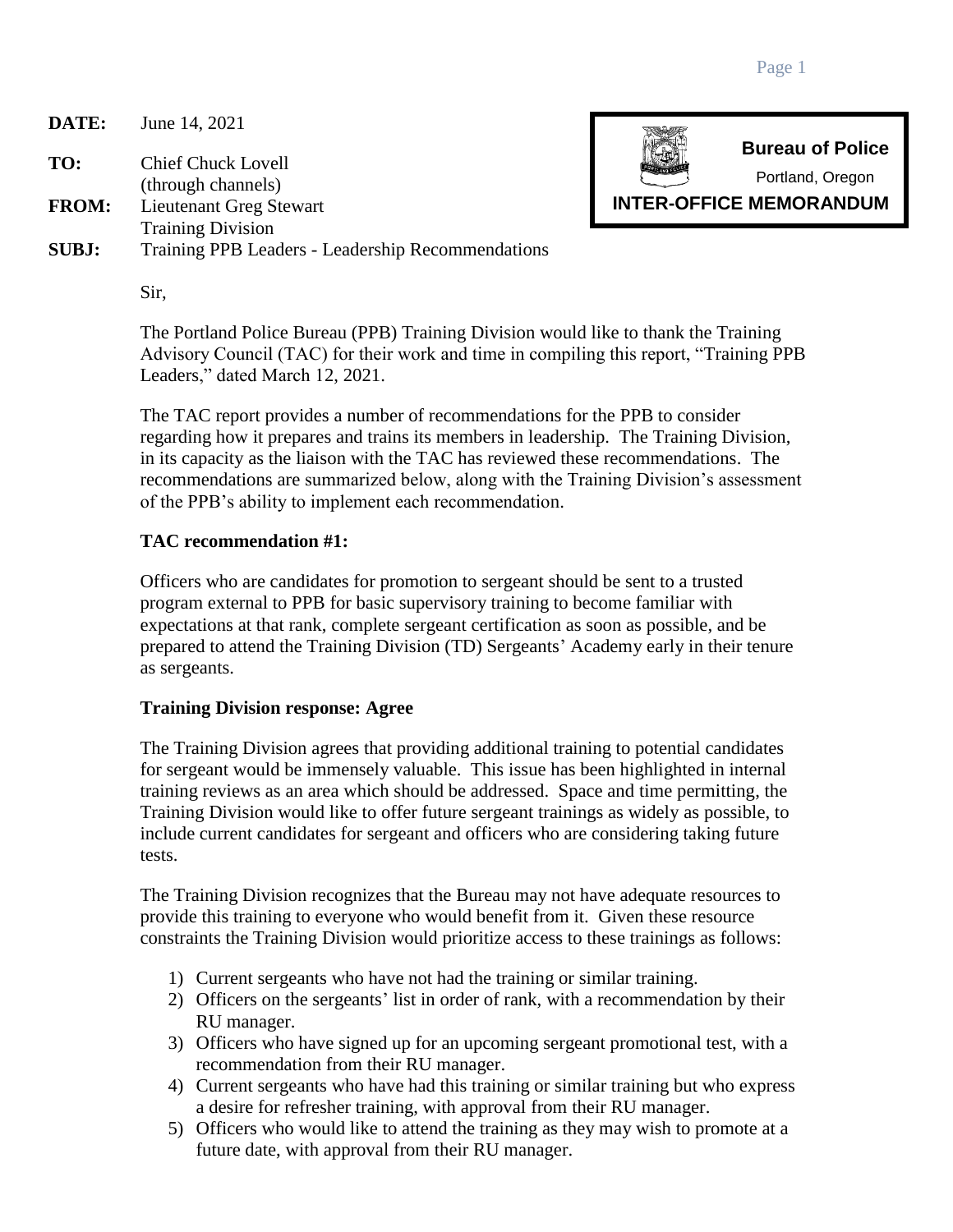#### **TAC recommendation #2:**

Sergeants who are candidates for promotion to lieutenant should be sent to the Oregon Department of Public Safety Standards and Training (DPSST) Organizational Leadership and Management Academy (OLM) or the DPSST International Public Safety Leadership and Ethics Institute (IPSLEI) before promotion or as soon after promotion as possible.

#### **Training Division Response: Partially agree**

The Training Division agrees in substance with this proposal and agrees in principle that sergeants would benefit from courses such as the OLM or ISPLEI. However, the Division would also like to reserve the right to send sergeants who are candidates for promotion to comparable trainings developed locally (such as the Metro Sergeants' Academy or internal PPB sergeant trainings but designed for lieutenants) or similar courses such as those delivered by the Law Enforcement Executive Leadership Institute, if rank appropriate.

#### **TAC Recommendation #3:**

The PPB should establish a program to subsidize, upon an approved grant application, for senior members attending a national public safety senior management course. For interested and eligible officers, support should also be available for specialized training.

#### **Training Division Response: Agree**

The Training Division agrees with the TAC's recommendation. This subsidization could take the form of dedicated funds for leadership training with an approval process.

#### **TAC Recommendation #4:**

The PPB should commit to a goal of keeping leaders at the rank of lieutenant or above in place in any assignment for at least 18 months.

#### **Training Division Response: Agree**

While this recommendation is not specifically related to training, the Training Division agrees that keeping leaders at the rank of lieutenant and above in place for at least 18 months would be beneficial. We agree that this goal should be aspirational but also recognize there will be circumstances where it is not possible.

#### **TAC Recommendation #5:**

The Training Division should establish a program to ensure that people promoted to any managerial or supervisory position have specific mentors available to them.

#### **Training Division Response: Partially agrees**

The Training Division partially agrees with this recommendation. While the Division agrees in substance and provides a mentor program for sergeants, developing additional mentorship programs will not be possible until the Training Division is able to fill its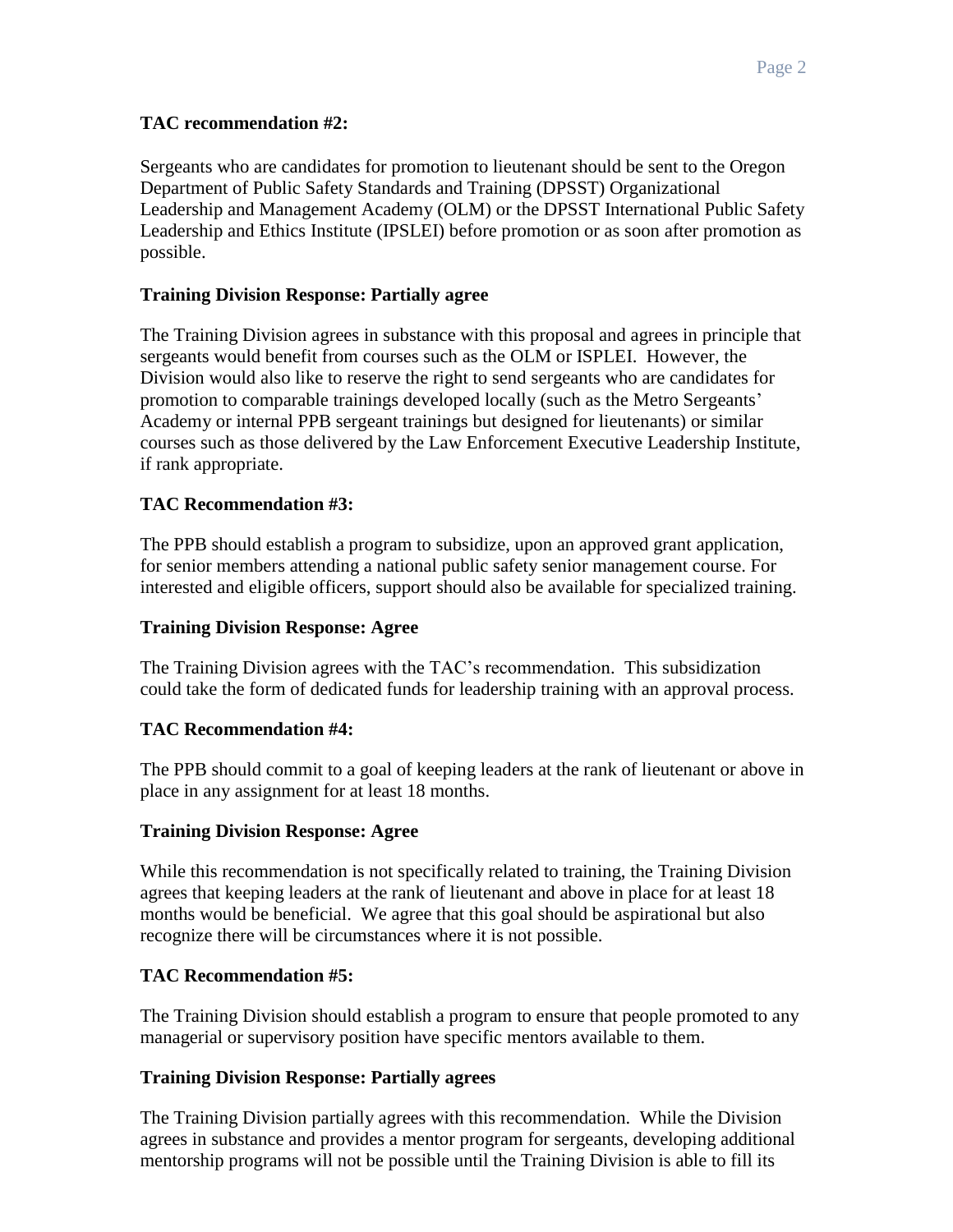vacant leadership position and until one of the two vacant leadership positions (either the vacant sergeant position or the vacant lieutenant position) is filled.

#### **TAC Recommendation #6:**

The Training Division should sustain the PPB leadership course it recently developed and expand it to make it accessible to all PPB members. A variation of this course is being offered at the Advanced Academy, however the Division lacks the staffing to expand this training bureau-wide at this time. Despite this limitation, the Training Division agrees that expanding leadership training is essential.

#### **Training Division Response: Partially agrees**

The Training Division partially agrees with this recommendation. While the Division agrees in substance, providing additional leadership training will not be possible until the leadership program training lead position is filled. The Training Division is continuing to provide leadership training at the Advanced Academy and will also continue providing eight hours annually at Supervisor Inservice.

#### **TAC Recommendation #7:**

The PPB should task its Office of the Inspector General (OIG) with identifying existing and potential systemic leadership deficiencies, and the OIG should recommend two to four such items to be the topics of an annual full-day learning session for the PPB senior leadership.

#### **Training Division Response: Partially agrees**

The Training Division partially agrees with this recommendation. Identifying potential leadership deficiencies and providing additional training topics would be beneficial to the PPB. This process could occur in the OIG and/or be incorporated into the existing needs assessment process.

#### **Conclusion**

The Training Division continues to enjoy a productive relationship with the TAC and appreciates their input. We are especially grateful for their work on this recommendation. The Leadership Subcommittee conducted a large number of interviews with PPB members, DPSST staff and other law enforcement officials, which included extensive independent research and went above and beyond what could reasonably be expected of a volunteer group in producing this report. With your permission we will continue to coordinate with the TAC on implementing or reviewing the above recommendations.

Respectfully,

Greg Stewart

Training Division Portland Police Bureau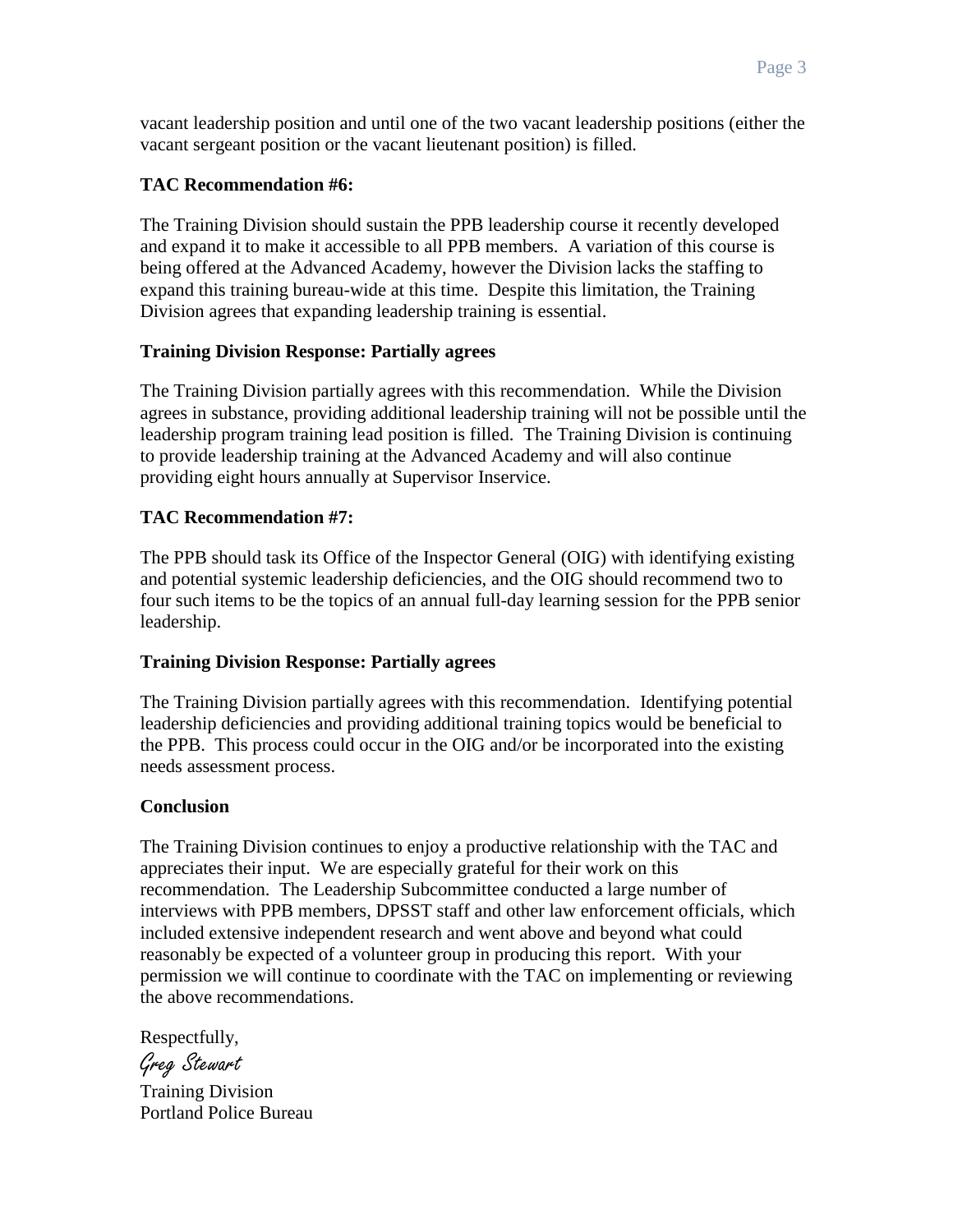**Training Advisory Council Official Recommendation Training PPB Leaders May 12, 2021**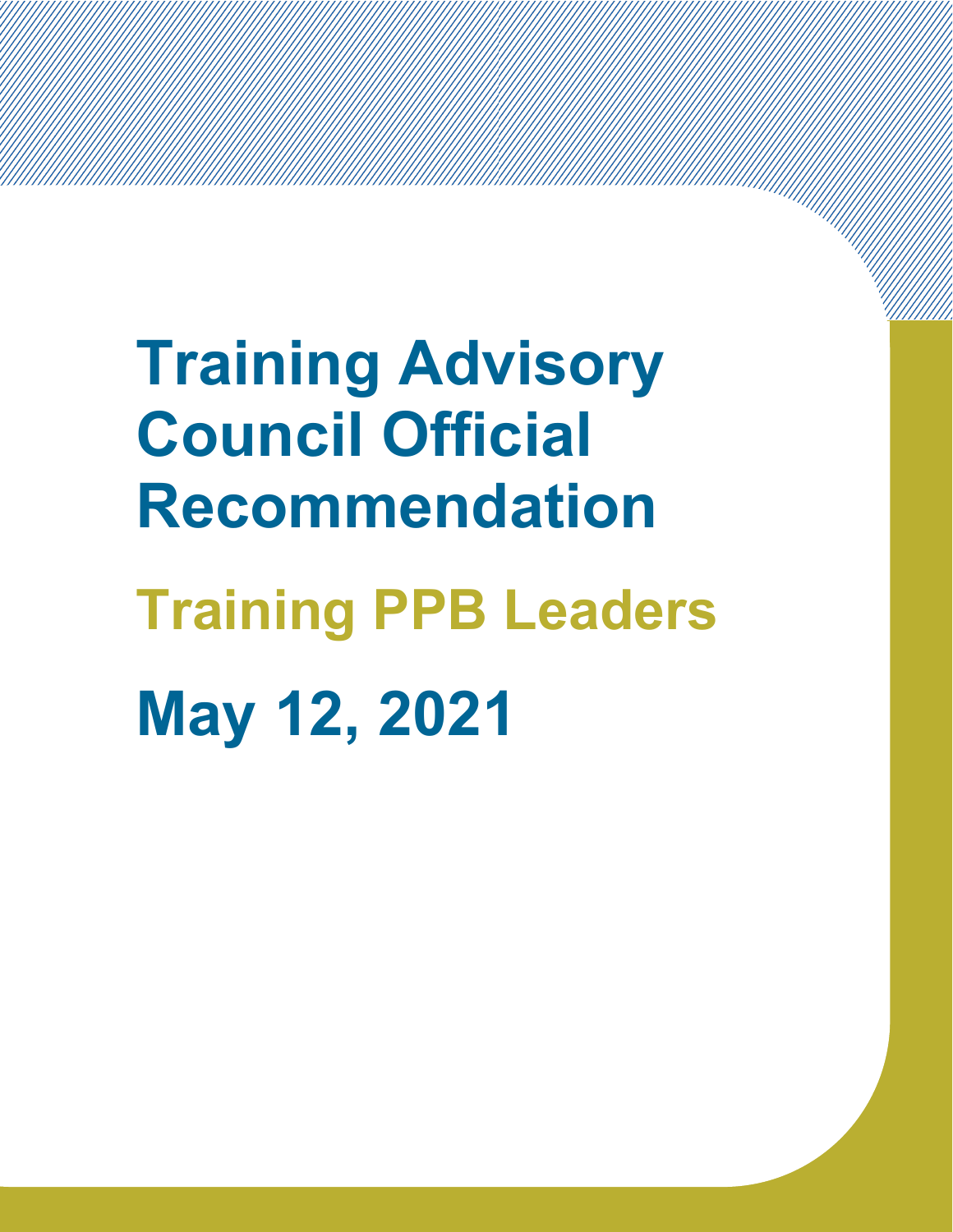## **Table of Contents**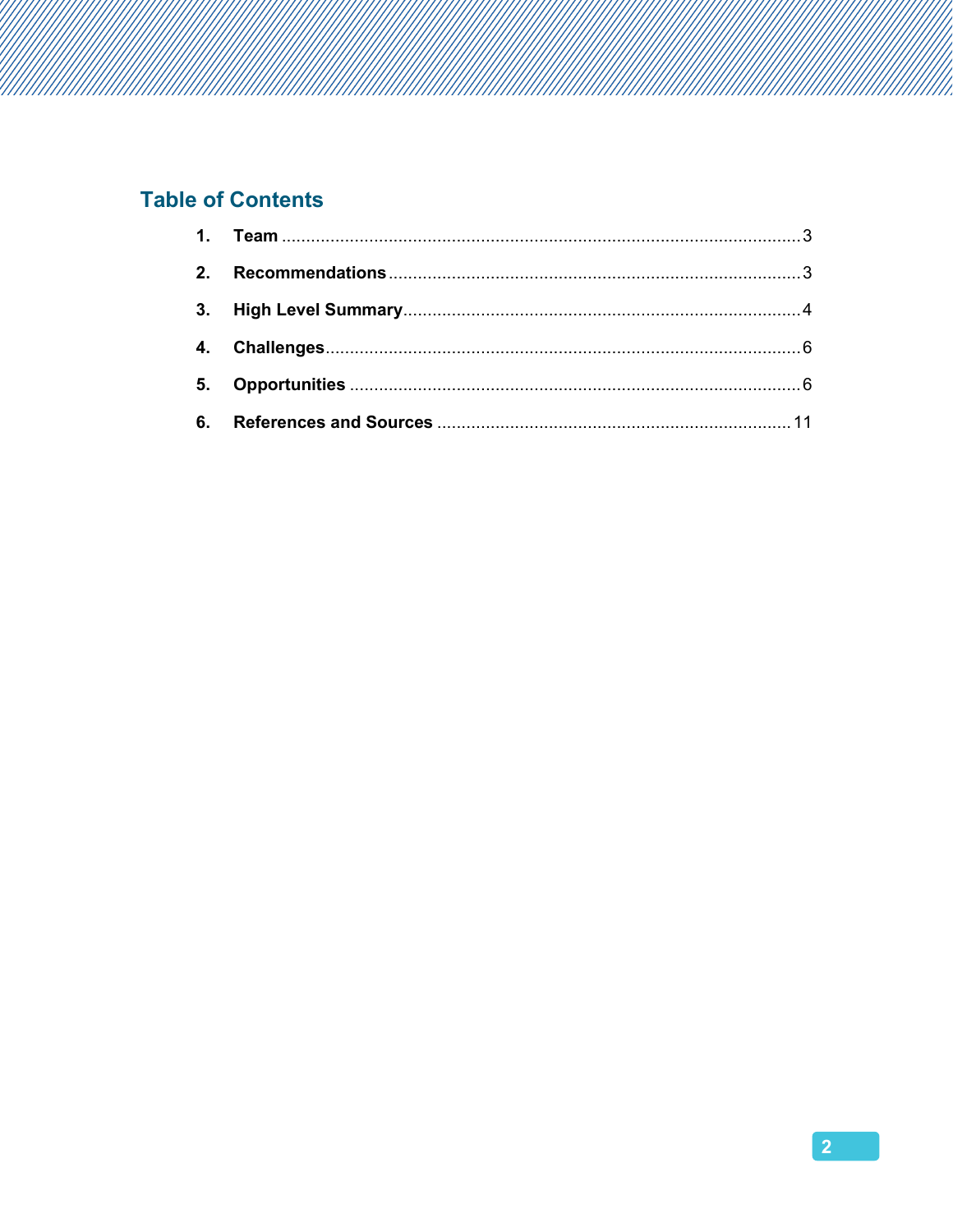# TRAINING PPB LEADERS **May 12, 2021**

#### **1. Team**

James P. Kahan Tyler Hall Britton Masback Frank Santos Mark Schorr Kezia Wanner Sylvia Zingeser

#### **2. Recommendations**

These Training Advisory Council (TAC) recommendations are aimed at helping the Portland Police Bureau (PPB) effectively and efficiently train and sustain leaders at all levels of the bureau hierarchy to better enable the bureau to fulfill its mission of providing a public safety organization that is respected, trustworthy, equitable to all of the diverse communities of Portland, and internally healthy and cohesive.

- 1. Officers who are candidates for promotion to sergeant should be sent to a trusted external to PPB program for basic supervisory training to become familiar with expectations at that rank, complete sergeant certification as soon as possible, and be prepared to attend the Training Division (TD) Sergeants Academy early in their tenure as sergeants.
- 2. Sergeants who are candidates for promotion to lieutenant should be sent to the Oregon Department of Public Safety Standards and Training (DPSST) Organizational Leadership and Management Academy (OLM) or the DPSST International Public Safety Leadership and Ethics Institute (IPSLEI) before promotion if possible or as soon after promotion as possible if not.
- 3. The PPB should establish a program to subsidize, upon an approved grant application, senior members attending a national public safety senior management course. For interested and eligible officers, support should also be available for specialized training.
- 4. The PPB should commit to a goal of keeping leaders at the rank of lieutenant or above in place in any assignment for at least 18 months.
- 5. The TD should establish a program to ensure that people promoted to any managerial or supervisory position have specific mentors available to them.
- 6. The TD should sustain the PPB leadership course it recently developed and expand it to make it accessible to all PPB members.
- 7. The PPB should task its Office of the Inspector General (OIG) with identifying existing and potential systemic leadership deficiencies, and the OIG should recommend two to four such items to be the topics of an annual full-day learning session for the PPB senior leadership.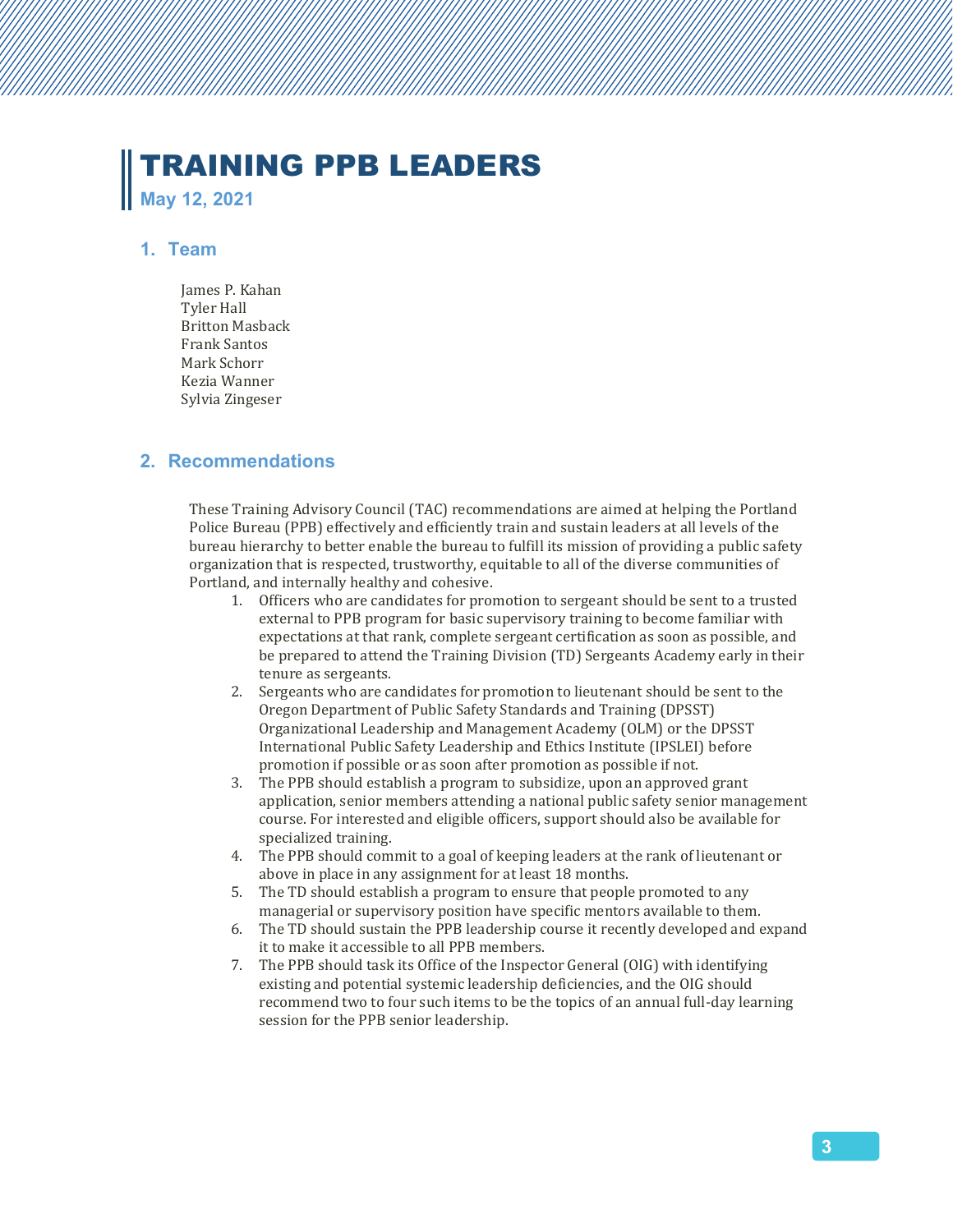#### **3. High Level Summary**

**Recommendation 1** calls for early training in the duties and performance expectations of sergeants for members who are regarded as candidates for promotion to that rank. Current officers possibly interested in becoming sergeants reported that they were not familiar with the training necessary to perform at a supervisory level. Such basic supervisory training is available in the 80-hour Oregon Department of Public Safety Standards and Training (DPSST) Supervisory Leadership Academy (SLA) course in Salem at no cost to the Portland Police Bureau (PPB) other than paid absence from regular assignments to attend the course. The DPSST SLA course covers all of the items specified in the DPSST Form F-21 checklist required for sergeant certification (and does not require further affirmation that the requirements have been met). Similar training is also available at the Metro Area Sergeants Academy (MASA), overseen by the Clackamas County Sheriff's Office. While the MASA program is closer to home, it does not cover all of the items on F-21, leaving some topics to be covered by individual mentoring or within the Training Division (TD). Either program can provide an effective and cost-efficient way for officers promotable to sergeant to acquire basic supervisory skills before proceeding to the TD's Sergeants Academy, where they can be trained in supervisory responsibilities specific to public safety in Portland that reflects its size, demographics, and issues relevant to Portland's communities.

**Recommendation 2** parallels that of Recommendation 1 for sergeants who are considered candidates for promotion to lieutenant. DPSST offers two such programs at no cost to the PPB. The first is the 80-hour Organizational Leadership and Management Academy (OLM) course, that covers all of the DPSST training requirements for the rank of lieutenant specified in its Form F-22; completion of the OLM suffices for having met those requirements. The second is the 160-hour International Public Safety Leadership and Ethics Institute (IPSLEI) course, which is oriented towards supervisors more interested in eventual senior command positions and is much more expansive in scope. However, IPSLEI does not cover all of the requirements specified by F-22; the gaps are best filled by individual mentoring or possibly attending specific sessions within the OLM course. The relatively low number of PPB members who achieve lieutenant rank in any given year makes it inefficient for the TD to offer its own coursework to cover all of the F-22 requirements. As with Recommendation 1, early training gives candidates for promotion a head start on taking on their responsibilities upon taking on the job, as well as the opportunity to choose to stay at their present rank if they deem the new tasks less preferred than their present responsibilities.

**Recommendation 3** advocates that subsidies be provided for officers appropriately qualified to attend national-level general programs in senior public safety leadership and specialized other courses that fit PPB's needs and the member's interests. Unlike the DPSST courses and the MASA course, such leadership courses may have a tuition fee and/or an extended time away from Portland, both of which can create personal and professional hardships. Subsidies for the incurred costs, as well as extended paid leave from current job responsibilities, will greatly ameliorate these hardships. Training at the senior or specialized levels is generally not locally available, in good part because of economies of scale. Such training also provides the educational benefit of members being able to interact with peers from other national (and international) public safety organizations, so as to share experiences and open themselves to possibilities that they may not have previously considered. While PPB senior officers do attend such courses with some frequency, it is generally at their own expense. Equity concerns dictate that support for this additional training should be available upon an approved application for funding for any officer considered qualified. Members receiving support for attending such courses must agree to serve the PPB for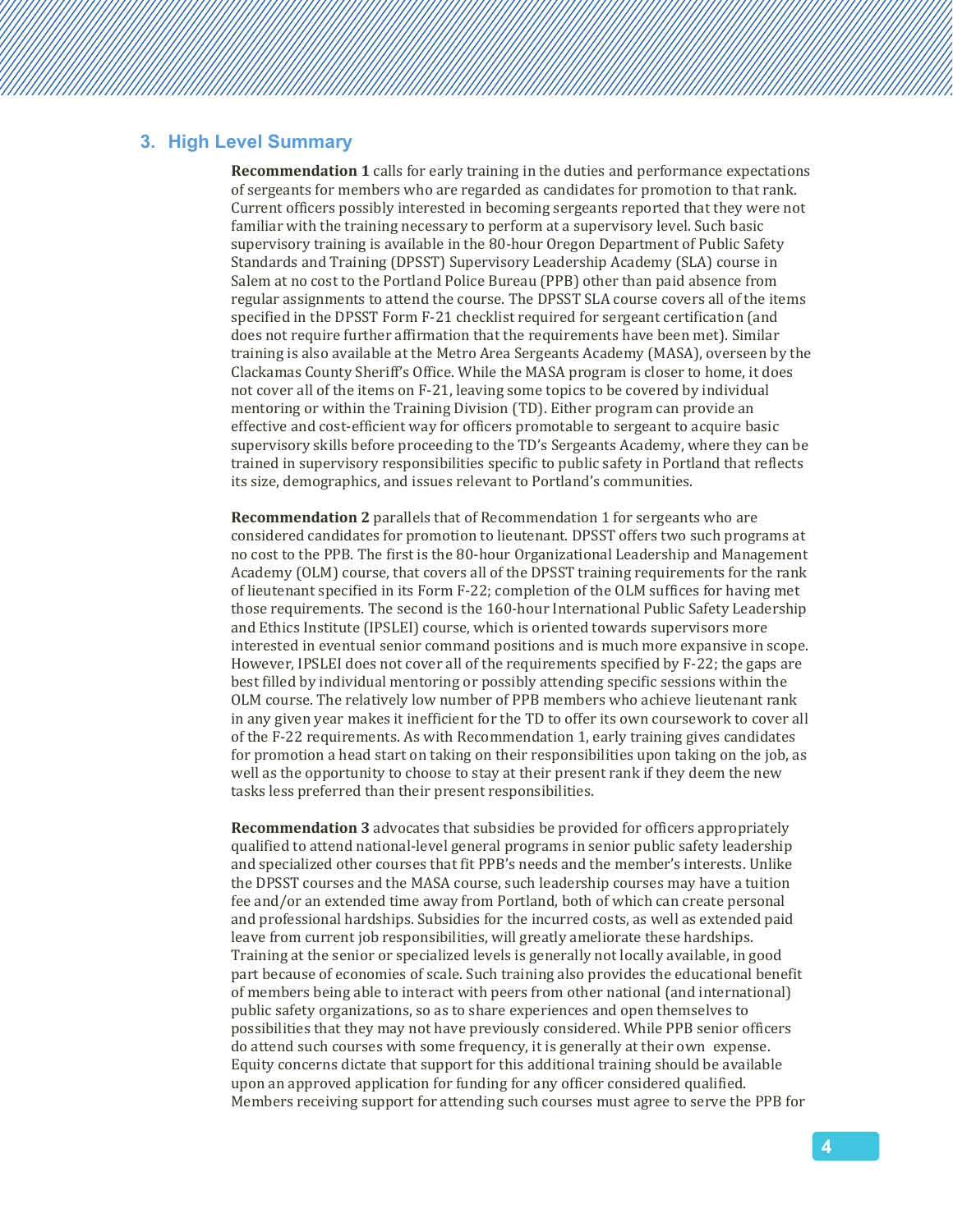a minimum of three more years after completing the training in return for the support received.

**Recommendation 4** specifies a goal of 18 or more months in an assignment for any leader at the lieutenant or higher rank. This recommendation arose out of our interviews, where everybody we spoke with noted that it takes time for leaders and their staff, as well as the community served by the leader, to become familiar with each others' styles, and frequent turnover disrupts achieving that familiarity and its consequent trust. We recognize that the goal may sometimes not be realized due to compelling circumstances.

**Recommendation 5** urges the PPB to formalize and strengthen the informal mentorship process that currently exists for members at a supervisory level. It arose from our interviews. At lower ranks, new officers are assigned mentors to teach them the practicalities of the job. At senior levels, mentors are still useful as sounding boards and as trusted colleagues who can offer constructive criticism and help resolve difficult issues in a private way. At all supervisory levels, having trusted mentors below, parallel to, and above the officer's own rank is a way to establish open communications and the trust that facilitates performance of supervisory and leadership duties, as well as a mechanism for subordinates to speak in a constructively critical manner to superiors.

**Recommendation 6** urges the TD to support and expand the leadership course recently developed and presented by Officer Amy Bruner-Dehnert. This course teaches state-of-the-art leadership techniques in the context of public safety, with an emphasis on current models of community-oriented contemporary policing. All of the people we interviewed who were familiar with this course were enthusiastic about it. Because the level of the course can be comprehended by all PPB members, it would be beneficial to present it to everybody so that they are better aware of their roles and responsibilities within the chain of command. The course should be part of the TD's Advanced Academy for new PPB officers and its Sergeants Academy.

**Recommendation 7** advocates the institutionalization of a quality assurance (QA) program for senior PPB leadership, with the Office of the Inspector General (OIG) responsible for identifying issues for further training by scanning leadership performance in after action, use of force, and other reports. Additionally, the OIG should act as a place where leaders can provide confidential informal reports and selfreports of incidents with bad outcomes or near-misses that involve leadership issues. These anonymized bases of evidence will enable the OIG to identify potential problems in leadership that are systemic rather than the result of a unique situation or person. The OIG is the logical place for such information to be compiled because of its larger remit. Each year, the OIG should summarize its leadership findings in the form of recommendations (two to four issues) for leader training to take place at an annual allday senior leadership training meeting that counts as 8 hours for the leaders' annual inservice training obligation. The TD should take responsibility for the logistics of this meeting, hiring an outside consultant (independent of the PPB and City of Portland, but a Portland resident if possible) to facilitate it.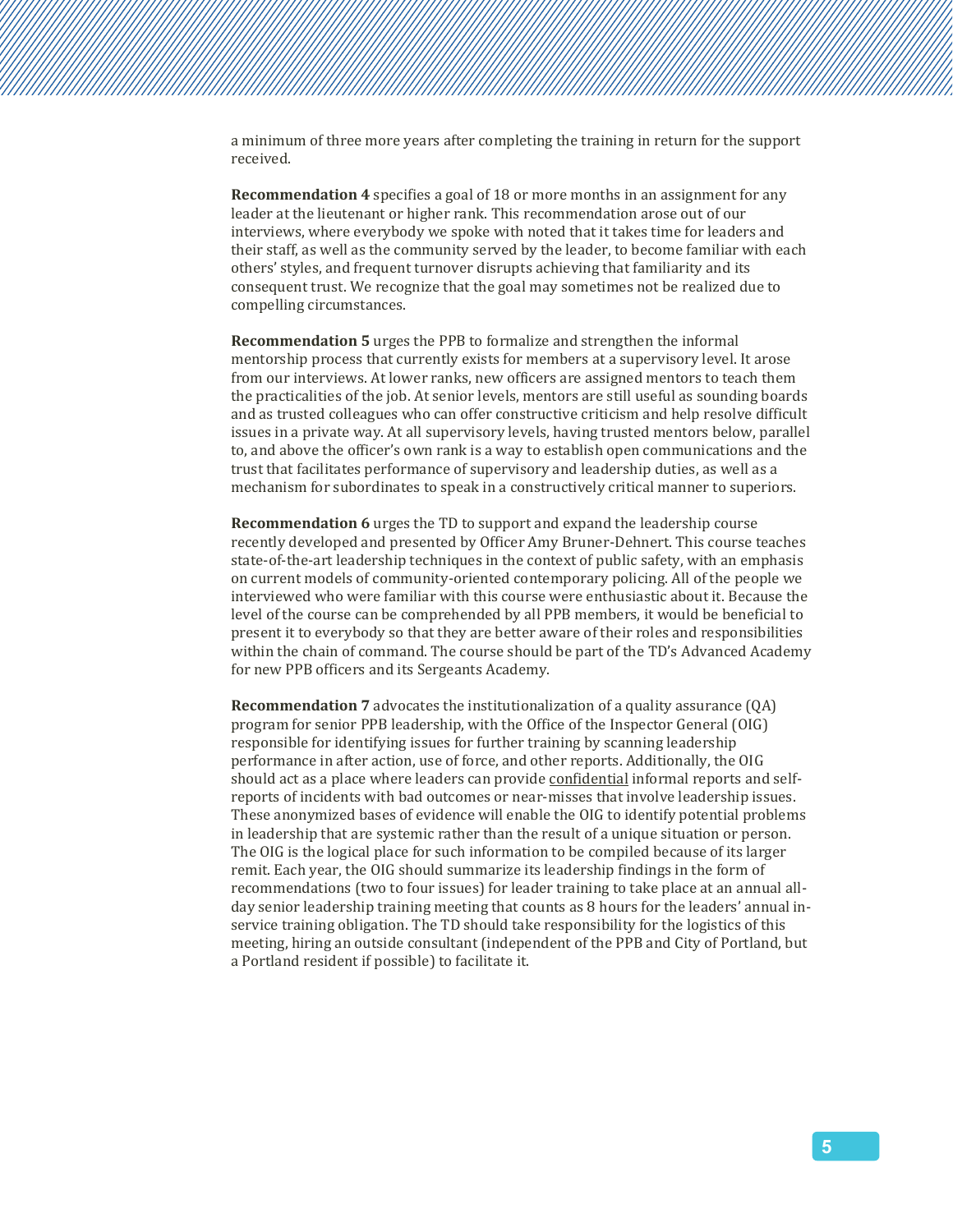#### **4. Challenges**

"Police officers have an impossible job: we expect them to be warriors, disciplinarians, protectors, mediators, social workers, educators, medics, and members all at once, and we blame them for enforcing laws that they didn't make in a social context they have little power to alter. The abuses and systemic problems that plague policing are very real, … but the compassion, courage, and creativity I saw are real too. --Rosa Brooks (2021, p. 29)

There were several challenges regarding leadership within the PPB that led to the decision of the TAC to study the problem. The TAC's perception of these challenges was refined by interviews with PPB members across all levels of service and reading PPB documentation. We emphasize here that leadership matters not only at the top of the hierarchy but across the entire PPB.

**Turnover.** From 2010 to 2020, there were eight people who served as Chief of the PPB. Most of the chiefs were already serving senior officers before being promoted to Chief. This turnover cascaded down the ranks, and—together with retirements and the necessity of promoting people to fill vacancies created by the turnover—the frequent change in leadership positions has led to a number of issues:

- It is sometimes unclear whether the new person in the leadership role is ready for the job.
- Each leader has a style, and it takes subordinates time to learn that style, which leads to uncertainties, misunderstandings, and possibly flawed performance.

**Stress on the Training Division.** The TD has not been exempted from the problem of turnover and the need for its staff to help respond to the events of 2020.

- Retirements, internal turnover, difficulty filling new positions, and needing to train more people more rapidly have stressed the capacity of the TD.
- The pandemic and public-safety-related events of 2020 have further exacerbated this stress, as TD members must be part of the force needed to respond to crises.
- The finding of the US Department of Justice that Portland is not in compliance with the Settlement Agreement has increased the demand for TD services, thereby further stressing the capacity of the TD to fulfill its obligations.
- Budgetary cuts to the PPB are forcing the TD to make difficult decisions that delay or curtail essential—even mandated—training.

**Size.** Because Portland is not a very large city and the PPB is not a very large public safety agency, the higher in the leadership hierarchy an officer is, the more difficult it is to provide the needed training within the PPB itself. In other words, it is more efficient for the PPB to buy rather than make leadership training. The challenge is identifying the appropriate places to obtain such training and facilitating obtaining it.

**Leadership Quality Assurance.** Even in the best of organizations and with the best of leaders, negative outcomes sometimes happen. It is important that leader decisions and their consequences be tracked for future lessons learned through a formal QA mechanism. The PPB presently lacks such a mechanism.

## **5. Opportunities**

The opportunities presented by our recommendations are not only for the TD, but also for the PPB as a whole and the communities that it serves. The recommendations include measures that will lead to more cost-effective training, thereby making efficient use of the resources devoted to the TD and allowing the TD to expand the scope of its offerings in the directions of equity training, community policing, and improved community relations. They also include procedural measures that lead to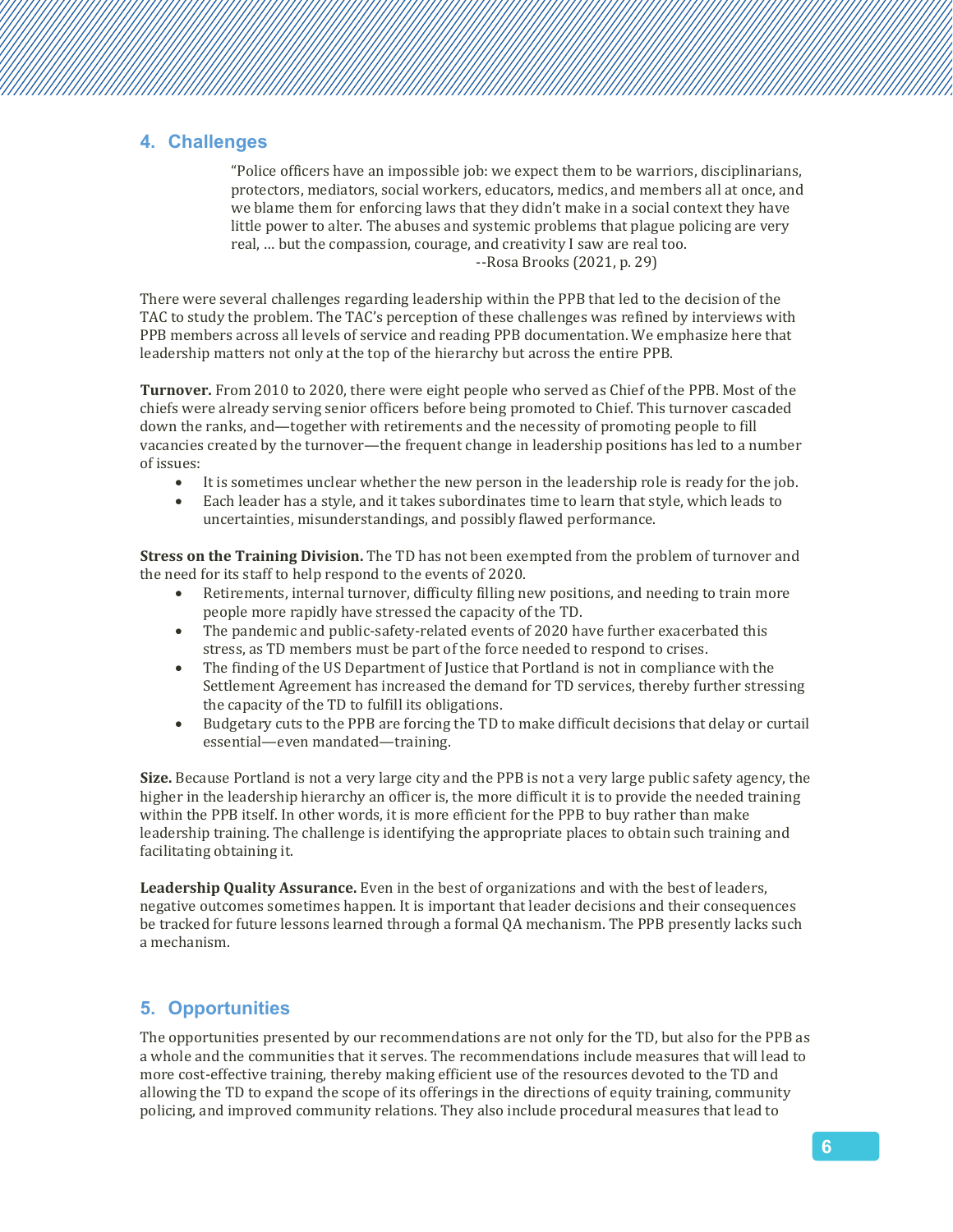more cohesion within the bureau and more understanding between supervisors and their charges. Adoption of the full set of recommendations can provide the PPB with an effective internal leadership QA regime incorporating state-of-the-art, evidence-based demonstrations of the benefits to the diverse communities of Portland that are provided by its public safety systems. Such demonstrations can greatly reduce the role of external oversight systems, especially aspects of that role that could be well-intentioned but onerous or ill-conceived.

In this section, we will revisit the seven recommendations in greater detail to show how these opportunities can be realized.

**Recommendation 1** calls for making efficient use of TD resources by using the DPSST SLA or MASA for basic sergeant training, thereby freeing up the TD to address issues that are specific to the PPB and Portland. For certification as a public safety sergeant in Oregon, the DPSST mandates certification in 12 different competencies (DPSST, Form F-21 in the References):

- Subject Area 1. Knowing and managing yourself (7 items)
- Subject Area 2. Managing stress (6 items)
- Subject Area 3. Decision making / critical thinking (10 items)
- Subject Area 4. Motivating (7 items)
- Subject Area 5. Leadership in public safety organizations (11 items)
- Subject Area 6. Working in groups and teams (6 items)
- Subject Area 7. Managing conflict (4 items)
- Subject Area 8. Establishing an ethical workplace (8 items)
- Subject Area 9. Managing performance (7 items)
- Subject Area 10. Legal parameters (12 items)
- Subject Area 11. Use of research and information (4 items)
- Subject Area 12. Operational knowledge and skills (13 items)

Certification is automatic with successful completion of the 80-hour DPSST SLA course. The MASA course does not result in automatic certification but requires some items on F-21 to be checked off by supervisors. If basic competencies are trained early, then the TD can focus its Sergeants Academy on addressing specific issues sergeants in Portland face, including their role in active bystandership, attending to the diverse communities in Portland, houselessness, and attending to the specific stresses faced by the members they supervise.

**Recommendation 2** calls for using DPSST courses to provide training to promising candidates for lieutenant. This recommendation recognizes that there are few PPB members promoted to higher levels of management in any one year, so it is not efficient for the TD to devote resources to senior level training on an annual basis. The DPSST mandates competencies in 13 different areas for lieutenants (DPSST, Form F-22 in the References):

- Subject Area 1. Leadership in public safety organizations (10 items); this is more management-oriented than the items listed under the same rubric of F-21.
- Subject Area 2. Communicating with others (8 items)
- Subject Area 3. Organizational change (10 items)
- Subject Area 4. Representing the organization to the outside (5 items)
- Subject Area 5. Managing for the public good (5 items)
- Subject Area 6. Integrating team or unit into whole (5 items)
- Subject Area 7. Establishing an ethical workplace and agency (6 items); the items in this subject area are more oriented towards assessing subordinate behavior than the focus of F-21 under the same rubric.
- Subject Area 8. Managing agency performance (7 items)
- Subject Area 9. Legal parameters in management and leadership (7 items); the items in this subject area have a more managerial and institutional focus than those under the same rubric in F-21.
- Subject Area 10. Fostering respect in the workplace (5 items)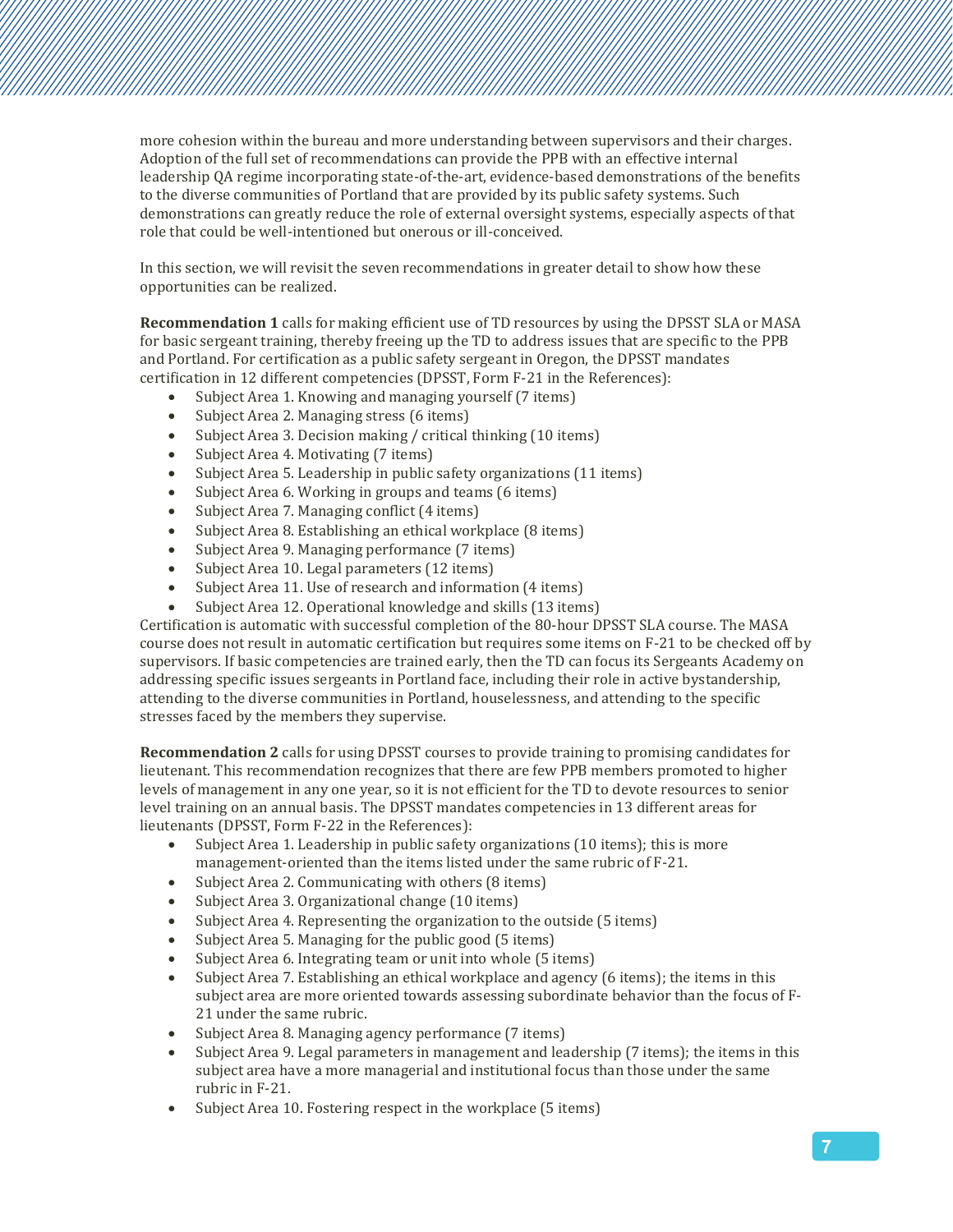- Subject Area 11. Dealing with complexity (9 items)
- Subject Area 12. Risk management (6 items)
- Subject Area 13. Human resources development (6 items)

Certification can be accomplished by successful completion of the 80-hour DPSST OLM course. All other ways of achieving these competencies require supervisors certifying that the lieutenant has had training in all the items of F-22, either through other coursework or individual mentoring.

The DPSST IPSLEI course is also a way to obtain higher leadership training. The 160-hour IPSLEI course is more oriented towards senior leadership (see below), so has a broader conceptual scope, but does not cover all of the material specified in F-22. That knowledge can be acquired by individual mentoring or attending specific sessions of the OLM course; in any event, F-22 must be submitted even for members who have completed the IPSLEI course. While IPSLEI has no tuition for Oregon public safety employees, they must purchase the books and materials used in the course, currently costing about \$375. Admission to the course requires a recommendation from a member's supervisor.

All other ways of obtaining certification as a lieutenant involve individual tutoring, which is inefficient in terms of effort, time, and—ultimately—cost.

**Recommendation 3** is that time and financial support for members expected to achieve or already performing leadership functions be provided so they can attend senior management or specialized skills training programs. This recommendation was enthusiastically endorsed in our interviews by leaders who have attended or would like to attend such courses. Because of the small number of PPB members who reach senior rank, it is not possible to conduct such courses at the local level. Even when paid leave from duties is granted to attend such courses, there may be tuition, materials, and travel/per diem costs that can be burdensome to people who would greatly benefit from the experience. Because this can be a significant expenditure by the PPB in the careers of individual officers, it is of benefit to have endorsements of people seeking such training not only from their supervisors, but also from community partners and non-sworn PPB members who interact with the applicant. Upon completion of the training, members receiving the subsidy must commit to at least three more years in the PPB and should provide after-training reports presenting best practices they learned that could be introduced to or improved within PPB leadership.

There are a number of sites offering national senior-level law enforcement management programs; three of the best-known are listed here.

• The Senior Management Institute for Police (SMIP) is a three-week course requiring residency at Boston University (Massachusetts). It is conducted by the Police Executive Research Forum (PERF). Tuition in 2021 is \$9,950, which includes room and board at Boston University and materials. Candidates for the course need to have completed an undergraduate bachelor's degree or have 120 college level credit hours or the equivalent. This course provides senior police executives with intensive training in the latest management concepts and practices used in business and government, tailored to the special needs of public safety. The course aims to stimulate critical thinking and problem solving. The TAC finds the SMIP's vision to be especially compelling and germane to public safety in Portland:

> "Communities expect more from their police departments in terms of appropriate use of force, procedural justice, accountability and transparency. Police executives seeking to employ new technologies are now often faced with public scrutiny over privacy and other concerns. Issues related to officer wellness, mental health and police suicides are also taking on new prominence. Plus, today's recruits differ in significant ways from previous generations, and recruitment is becoming ever more difficult. Chiefs and Sheriffs must find new ways to address these issues and deliver a wider scope of services, often with fewer resources."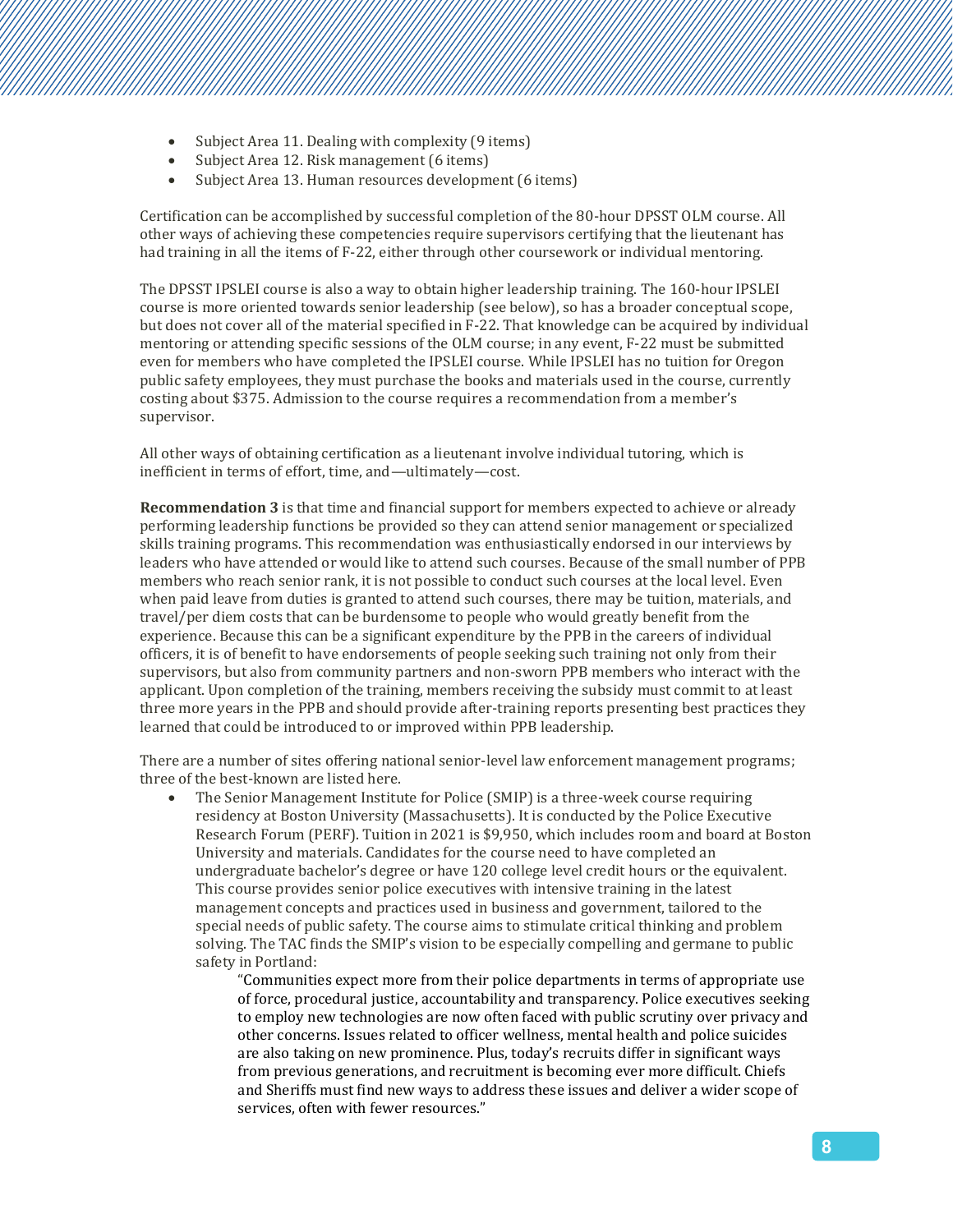- The FBI National Academy is a ten week course held at the FBI campus in Quantico, Virginia. Candidates have to be nominated by their agency heads on the basis of demonstrated leadership qualities, have excellent character and a reputation for professional integrity, and demonstrate an interest in law enforcement as public service. They must be regular full-time officers with more than five years of experience, be over 25 years old, and have at least 60 college credit hours or the equivalent. In addition, candidates must be in excellent physical condition, be able to engage in physical training, defensive tactics, and firearms use. A physical examination at the nominee's expense is required. Matriculation to the course requires an agreement to remain in law enforcement for at least three years after completion of the course. Candidates are on the Quantico campus for the entire ten weeks. Completion of the course results in 17 credits from the University of Virginia which may be applied to either an undergraduate or a master's level degree. This federally-sponsored program does not charge tuition. Each training cohort at the National Academy is about 265 officers, drawn from across the United States and its territories and international partner nations.
- The Southern Police Institute, housed within the University of Louisville (Kentucky) Department of Criminal Justice, offers a Command Officer's Development Course whose curriculum evolves with changing social, economic, and political environments at the federal, state, and local levels. The course provides a foundation for practical law enforcement administration within a larger context of general management practices. This 400-hour training is offered in five two-week sessions over a period of five months. Forty continuing education credit hours are offered for completion of the course. The tuition is \$3,715, and on-campus housing is available but not included in the tuition. While most students who attend are from southern states, there are attendees from all across the country.

There are also specialized courses that are valuable for qualified PPB members, including two general courses offered in Oregon, two courses offered for women in public safety leadership and one for officers with a background and capability in scientific analysis.

- The DPSST 160-hour IPSLEI course, mentioned above in Recommendation 2, could be worthwhile for members who already have F-22 certification but want to advance to senior leadership.
- The Oregon Executive Advanced Training program works in partnership with local, state, and federal public safety organizations as well as Oregon colleges and universities. It offers a series of individual courses which are mostly one-week, on-site courses. The tuition varies by course from \$49 to \$199.
- The Women's Leadership Institute, under the aegis of the International Association of Chiefs of Police (IACP), is a nine-week virtual program with a tuition of \$850.
- Leadership for Women in Law Enforcement is a course offered at two of the Federal Law Enforcement Training Centers (FLETC) at Glynco, Georgia and Artesia, New Mexico. It is a five-day course. There is no tuition charged; there may be travel and per diem costs. FLETC also offers other courses at its campuses and off-campus which could be of benefit to PPB senior leaders.
- The National Institute of Justice (NIJ) offers a specialized Law Enforcement Advancing Data and Science (LEADS) Scholars Program for Law Enforcement Officers. The NIJ has partnered with the RAND Corporation, PERF, and IACP to offer this course. The course meets periodically over three years and is aimed at strengthening the use of research and evidence-based practices in policing to build the next generation of police leaders who champion such practices. Mid-career sworn law enforcement officers working full-time in the United States are eligible to apply for one of ten three-year scholarships offered every year. The course requires attendance at conferences, meetings and short sessions totaling about two weeks each year. The NIJ pays all costs, including travel and per diem, for attendance at these events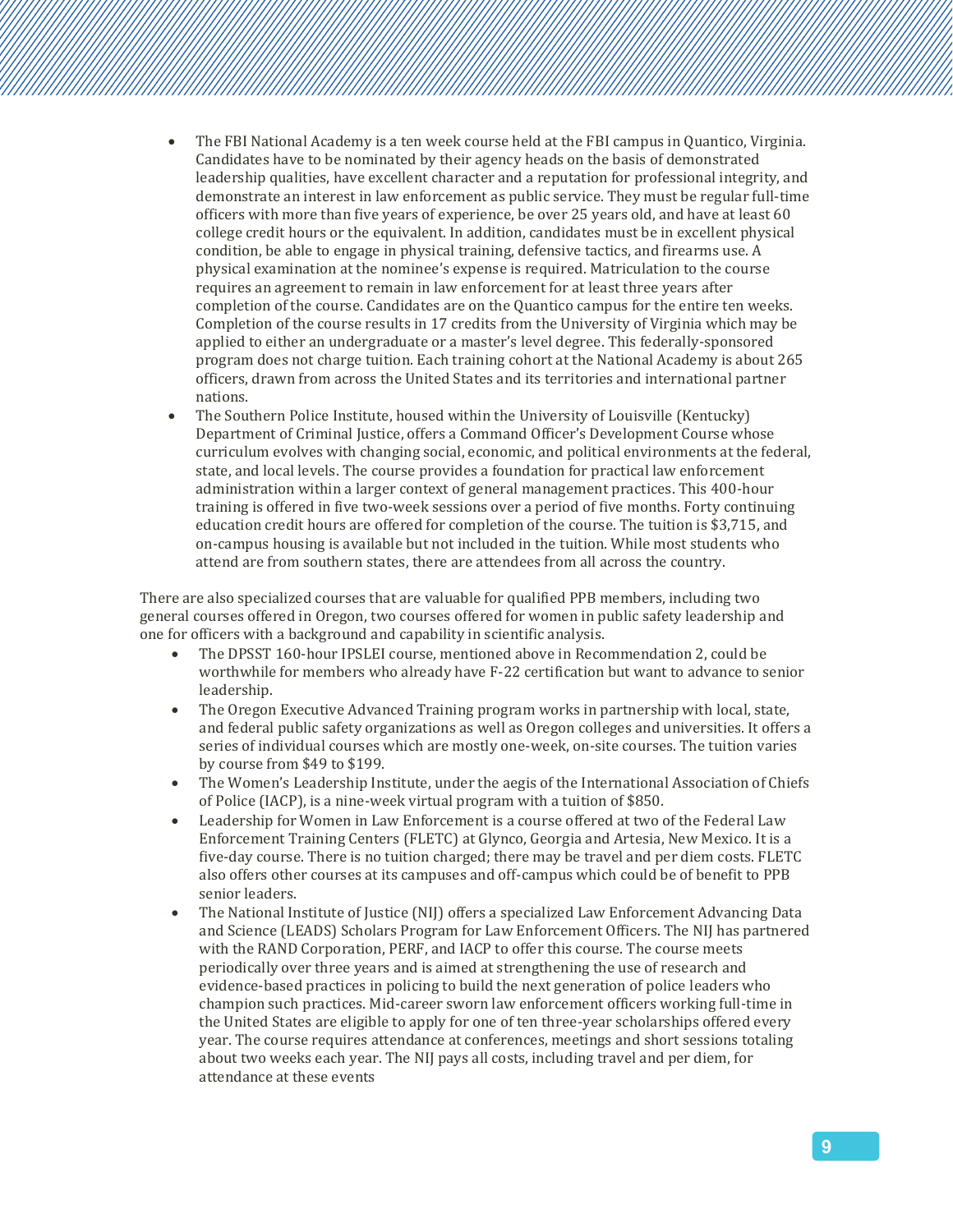**Recommendation 4** asks that the PPB set a goal of having members at the rank of lieutenant or higher stay in an assignment for at least 18 months. It is based upon the agreement by everybody the TAC interviewed that rapid turnover is disruptive for leaders, the members they supervise, and the communities they engage. Because there are also benefits for leaders to obtain breadth of experience in different bureau divisions, the 18 month goal seems on balance to be a good length of time. While the TAC recognizes that the goal of 18 months on assignment cannot be always met, it is an objective that appointees should commit to when accepting the job and the PPB should commit to, with both commitments of course subject to unforeseen circumstances that might arise. Just knowing that this commitment is in place will relieve anxiety regarding the perceived omnipresence of rapid turnover.

**Recommendation 5** asks the PPB to establish a formal mentoring system for all members. Such a system exists for new members, but there are at present only informal mentoring relationships at supervisory levels. This recommendation is based upon our interviews with PPB members. Because the PPB is relatively small, it is true that everybody knows everybody at leadership levels. While this familiarity has benefits and results in an informal mentoring system, it does not replace having a formal mentorship assignment and recording program with multiple mentors in both vertical and horizontal hierarchical directions. Mentors should have a confidential conversational relationship with their subjects, which should be immune from the Internal Affairs Division (IAD), external Independent Police Review (IPR), or other external investigations (but not some criminal investigations). The cost of such immunity is greatly exceeded by the benefit of open communications leading towards improved performance. A formal mentoring system where a mentor is subordinate to the mentee also has the advantage of enabling the ability to speak truth to power in the interest of constructive criticism. This mentoring system would not replace established mentoring relationships; any two people already in such a relationship can ask that it become part of the mentoring system. To summarize, a formal mentoring program has two major opportunities. First, it assures that nobody will fall between the cracks and not have a mentor. Second, it establishes a confidential system for disclosing personal perceptions of leaders' own issues in an environment of private constructive criticism. Both of these opportunities are well-established features of successful QA programs.

The PPB should consider a metro-wide approach to mentoring, especially to meet the needs of minority leaders within the bureau. Mentoring exchanges with various agencies and diverse communities would be of benefit.

**Recommendation 6** is to sustain and expand the TD leadership course. This recommendation is based upon the uniformly positive reports of interviewees familiar with the course and the TAC's assessment of how well it is based on state-of-the-art principles of leadership training. This type of trust-building course is also characteristic of successful QA programs. The course offers valuable lessons for participants at all levels within the PPB rank hierarchy. Its focus on general leadership principles brought to life by consideration of the public safety situation in Portland is a way to achieve common understandings of common issues throughout the PPB. Making this course part of the Advanced Academy and the Sergeants Academy provides a valuable opportunity for attendees to understand how their assignments fit within the general mission of the PPB and helps build internal cohesion and confidence. For senior leaders, the principles of the leadership course should be internalized within the mentoring discussed in Recommendation 5, immediately above.

**Recommendation 7** is to establish a QA-based leadership data collection and analysis system within the PPB. Rather than a focus on specific leadership issues for specific leaders in specific instances, this recommendation urges the PPB to have a system of detecting weak links in the leadership system (policies, operational structure and procedures, and training, but not weak leaders) where problems might emerge, with that look based upon examining not only incidents with negative outcomes (both major and minor) but also "near-misses" of times when such an outcome did not occur but could have happened (see the reference to the National Police Foundation project for the use of near misses). Such anonymized reporting systems have been shown to be effective in reducing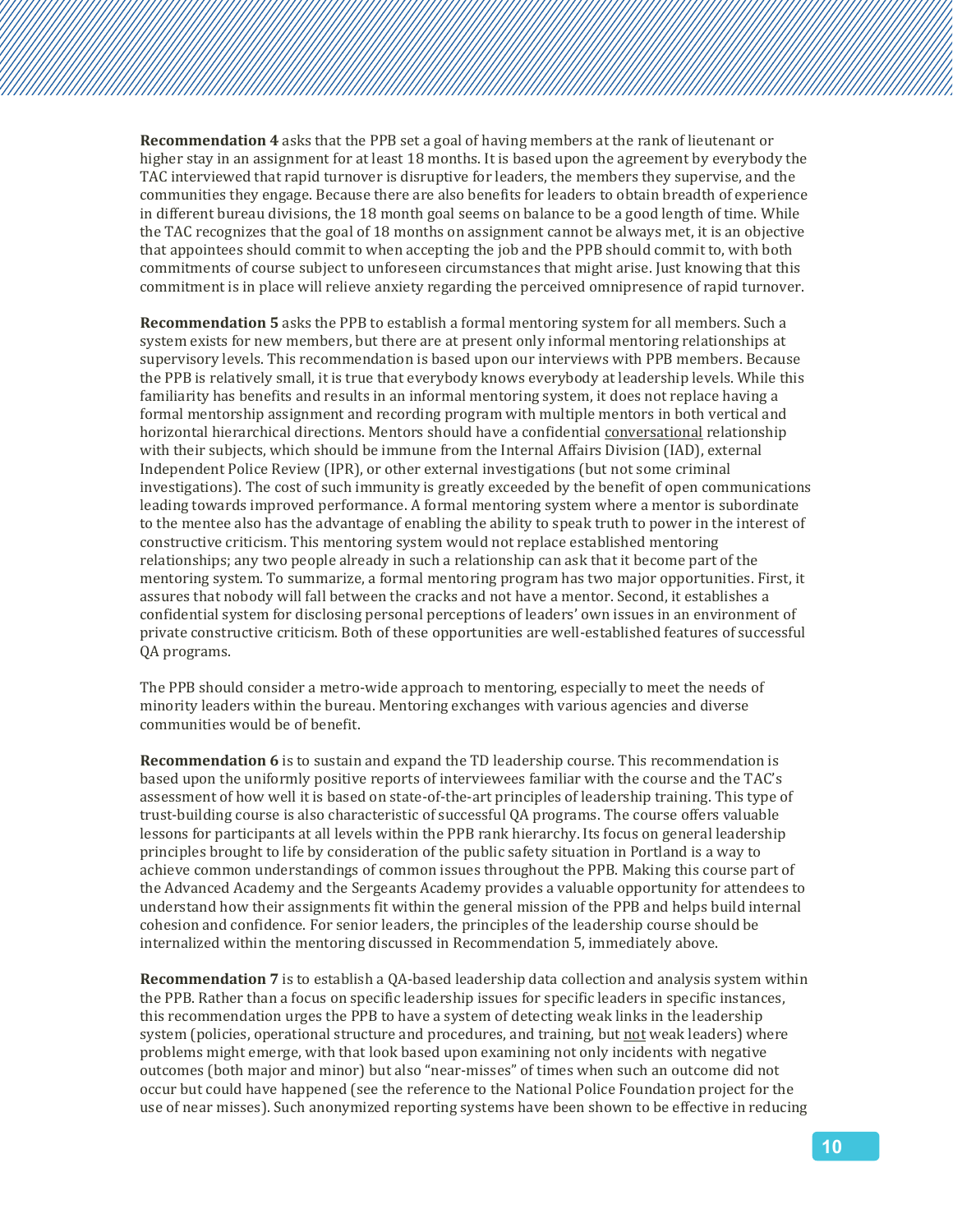incidences with negative outcomes in such areas as public health, transportation safety, and public safety (see, for example, NASA's Aviation Safety Reporting System and the Government of Canada's public health CHIRPP studies). In larger organizations, a unit can be formed solely for this QA mission; the U.S. Army, for example, has a Center for Army Lessons Learned based at Fort Leavenworth, Kansas. However, given the size of the PPB, this is not feasible. The relatively recently created OIG is the appropriate place for such information gathering and analysis. The OIG is independent of the PPB operational chain of command and is empowered to look anywhere within the organization on its own initiative. The requirement of identifying a small number of issues per year for leadership training is well within its remit and capacity. The benefits of the annual one-day senior leadership meeting to review the issues identified greatly outweigh its costs.

The TD is a good place to host the annual senior leadership consideration of possible systemic leadership deficiencies identified by the OIG. Its physical location is not coincident with any operational command. The session should be led by one or two local experts in consensus-building who have familiarity with the diverse communities within Portland but have no official relationship at the present time with the PPB or the City of Portland.

#### **6. References and Sources**

PPB Personnel Interviewed:

Captain David Abrahamson, Training Division Sergeant Sam Ajir, Central Precinct and Training Division Captain Jay Bates, Family Services Division Officer Amy Bruner-Dehnert, Training Division Officer Natasha Haunsperger, Chief's Office Commander Erica Hurley, East Precinct (formerly Captain, Training Division) Sergeant Jason Jones, East Precinct and Training Division Officer Amy Li, East Precinct Lieutenant Gregory Stewart, Training Division Officer Daniel Trummer, Central Precinct

Oregon Department of Public Safety Standards and Training Person Interviewed (via email) Terry Moss, Leadership Program Coordinator

Portland Police Bureau Training Division Documents

- PPB Leadership Development Program PowerPoint Presentation, dated 30 April 2020.
- PPB Leadership Principles Word Document, received 6 August 2020.
- PPB Leadership Program PowerPoint Presentation, received 12 May 2020 (Officer Amy Bruner-Dehnert, Program Coordinator)
- PPB Sergeants Academy 2020 Schedule (as of 8 June 2020)
- PPB Sergeant Probation Core Competencies narratives Word Document, received 6 August 2020.

Other Documents and Websites Consulted

- Brooks, Rosa, *Tangled Up In Blue: Policing the American City*. New York: Penguin Press, 2021.
- FBI National Academy for U.S. and international law enforcement managers [<https://www/fbi.gov/services/training-academy/national-academy>](https://www/fbi.gov/services/training-academy/national-academy) (accessed 25 March 2021)

Federal Law Enforcement Training Centers [https://www.fletc.gov](https://www.fletc.gov/) (accessed 14 April 2021)